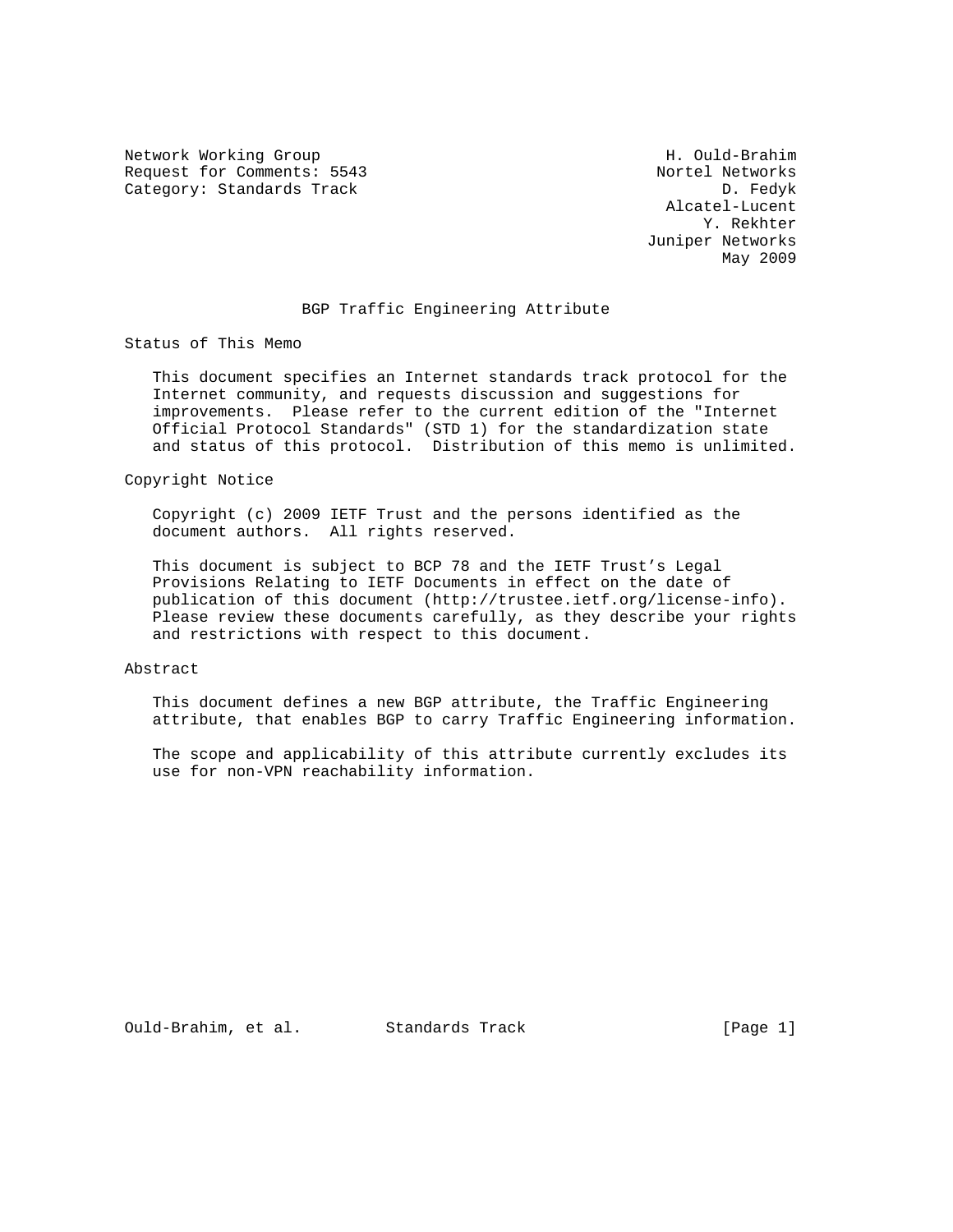## 1. Introduction

 In certain cases (e.g., Layer-1 VPNs (L1VPNs) [RFC5195]), it may be useful to augment the VPN reachability information carried in BGP with Traffic Engineering information.

 This document defines a new BGP attribute, the Traffic Engineering attribute, that enables BGP [RFC4271] to carry Traffic Engineering information.

 Section 4 of [RFC5195] describes one possible usage of this attribute.

 The scope and applicability of this attribute currently excludes its use for non-VPN reachability information.

 Procedures for modifying the Traffic Engineering attribute, when re-advertising a route that carries such an attribute, are outside the scope of this document.

2. Specification of Requirements

 The key words "MUST", "MUST NOT", "REQUIRED", "SHALL", "SHALL NOT", "SHOULD", "SHOULD NOT", "RECOMMENDED", "MAY", and "OPTIONAL" in this document are to be interpreted as described in RFC 2119 [RFC2119].

3. Traffic Engineering Attribute

 The Traffic Engineering attribute is an optional, non-transitive BGP attribute.

 The information carried in this attribute is identical to what is carried in the Interface Switching Capability Descriptor, as specified in [RFC4203] and [RFC5307].

The attribute contains one or more of the following: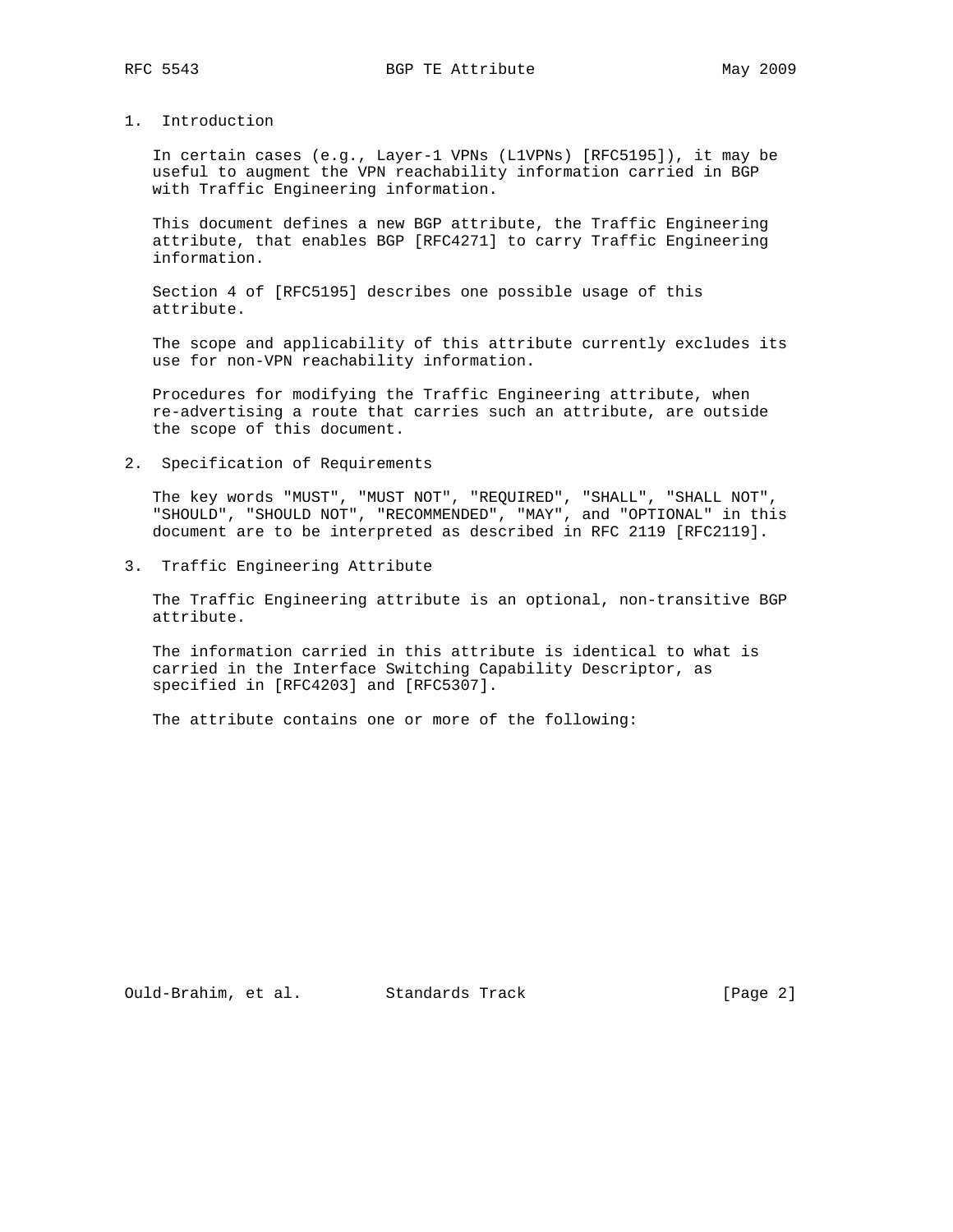| 1 2 3 4 5 6 7 8 9 0 1 2 3 4 5 6 7 8 9 0 1 2 3 4 5 6 7 8 9 0 1<br>$\Omega$ |  |  |  |  |  |  |  |           |  |                                           |  |  |                  |  |  |  |  |  |  |
|---------------------------------------------------------------------------|--|--|--|--|--|--|--|-----------|--|-------------------------------------------|--|--|------------------|--|--|--|--|--|--|
|                                                                           |  |  |  |  |  |  |  | -+-+-+-+- |  |                                           |  |  | $-+ - + - + - +$ |  |  |  |  |  |  |
| Encoding<br>Switching Cap                                                 |  |  |  |  |  |  |  |           |  | Reserved                                  |  |  |                  |  |  |  |  |  |  |
|                                                                           |  |  |  |  |  |  |  |           |  |                                           |  |  |                  |  |  |  |  |  |  |
|                                                                           |  |  |  |  |  |  |  |           |  | Max LSP Bandwidth at priority 0           |  |  |                  |  |  |  |  |  |  |
|                                                                           |  |  |  |  |  |  |  |           |  |                                           |  |  |                  |  |  |  |  |  |  |
|                                                                           |  |  |  |  |  |  |  |           |  | Max LSP Bandwidth at priority 1           |  |  |                  |  |  |  |  |  |  |
|                                                                           |  |  |  |  |  |  |  |           |  |                                           |  |  |                  |  |  |  |  |  |  |
|                                                                           |  |  |  |  |  |  |  |           |  | Max LSP Bandwidth at priority 2           |  |  |                  |  |  |  |  |  |  |
|                                                                           |  |  |  |  |  |  |  |           |  |                                           |  |  |                  |  |  |  |  |  |  |
|                                                                           |  |  |  |  |  |  |  |           |  | Max LSP Bandwidth at priority 3           |  |  |                  |  |  |  |  |  |  |
|                                                                           |  |  |  |  |  |  |  |           |  |                                           |  |  |                  |  |  |  |  |  |  |
|                                                                           |  |  |  |  |  |  |  |           |  | Max LSP Bandwidth at priority 4           |  |  |                  |  |  |  |  |  |  |
|                                                                           |  |  |  |  |  |  |  |           |  |                                           |  |  |                  |  |  |  |  |  |  |
|                                                                           |  |  |  |  |  |  |  |           |  | Max LSP Bandwidth at priority 5           |  |  |                  |  |  |  |  |  |  |
|                                                                           |  |  |  |  |  |  |  |           |  |                                           |  |  |                  |  |  |  |  |  |  |
|                                                                           |  |  |  |  |  |  |  |           |  | Max LSP Bandwidth at priority 6           |  |  |                  |  |  |  |  |  |  |
|                                                                           |  |  |  |  |  |  |  |           |  | Max LSP Bandwidth at priority 7           |  |  |                  |  |  |  |  |  |  |
|                                                                           |  |  |  |  |  |  |  |           |  |                                           |  |  |                  |  |  |  |  |  |  |
|                                                                           |  |  |  |  |  |  |  |           |  | Switching Capability specific information |  |  |                  |  |  |  |  |  |  |
|                                                                           |  |  |  |  |  |  |  |           |  | (variable)                                |  |  |                  |  |  |  |  |  |  |
|                                                                           |  |  |  |  |  |  |  |           |  |                                           |  |  |                  |  |  |  |  |  |  |
|                                                                           |  |  |  |  |  |  |  |           |  |                                           |  |  |                  |  |  |  |  |  |  |

 The Switching Capability (Switching Cap) field contains one of the values specified in Section 3.1.1 of [RFC3471].

 The Encoding field contains one of the values specified in Section 3.1.1 of [RFC3471].

 The Reserved field SHOULD be set to 0 on transmit and MUST be ignored on receive.

 Maximum LSP (Label Switched Path) Bandwidth is encoded as a list of eight 4-octet fields in the IEEE floating point format [IEEE], with priority 0 first and priority 7 last. The units are bytes (not bits!) per second.

 The content of the Switching Capability specific information field depends on the value of the Switching Capability field.

When the Switching Capability field is PSC-1, PSC-2, PSC-3, or PSC-4, the Switching Capability specific information field includes Minimum LSP Bandwidth and Interface MTU.

Ould-Brahim, et al. Standards Track [Page 3]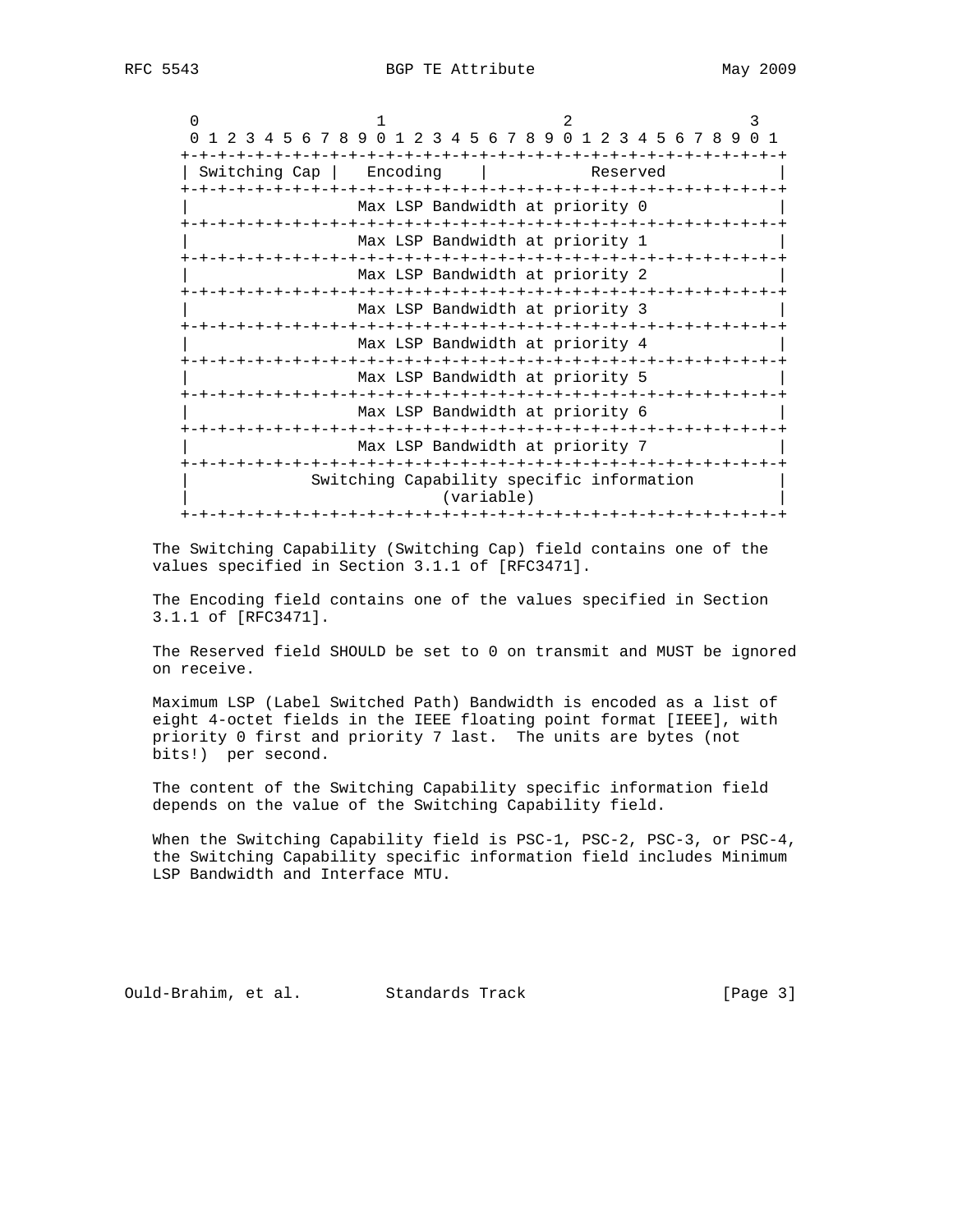$0$  1 2 3 0 1 2 3 4 5 6 7 8 9 0 1 2 3 4 5 6 7 8 9 0 1 2 3 4 5 6 7 8 9 0 1 +-+-+-+-+-+-+-+-+-+-+-+-+-+-+-+-+-+-+-+-+-+-+-+-+-+-+-+-+-+-+-+-+ | Minimum LSP Bandwidth | +-+-+-+-+-+-+-+-+-+-+-+-+-+-+-+-+-+-+-+-+-+-+-+-+-+-+-+-+-+-+-+-+ Interface MTU +-+-+-+-+-+-+-+-+-+-+-+-+-+-+-+-+

 Minimum LSP Bandwidth is encoded in a 4-octet field in the IEEE floating point format. The units are bytes (not bits!) per second. Interface MTU is encoded as a 2-octet integer.

 When the Switching Capability field is Layer-2 Switch Capable (L2SC), there is no Switching Capability specific information field present.

 When the Switching Capability field is Time-Division-Multiplex (TDM) capable, the Switching Capability specific information field includes Minimum LSP Bandwidth and an indication of whether the interface supports Standard or Arbitrary SONET/SDH (Synchronous Optical Network / Synchronous Digital Hierarchy).

 $0$  1 2 3 0 1 2 3 4 5 6 7 8 9 0 1 2 3 4 5 6 7 8 9 0 1 2 3 4 5 6 7 8 9 0 1 +-+-+-+-+-+-+-+-+-+-+-+-+-+-+-+-+-+-+-+-+-+-+-+-+-+-+-+-+-+-+-+-+ | Minimum LSP Bandwidth | +-+-+-+-+-+-+-+-+-+-+-+-+-+-+-+-+-+-+-+-+-+-+-+-+-+-+-+-+-+-+-+-+ | Indication | +-+-+-+-+-+-+-+-+

 Minimum LSP Bandwidth is encoded in a 4-octet field in the IEEE floating point format. The units are bytes (not bits!) per second. The indication of whether the interface supports Standard or Arbitrary SONET/SDH is encoded as 1 octet. The value of this octet is 0 if the interface supports Standard SONET/SDH, and 1 if the interface supports Arbitrary SONET/SDH.

 When the Switching Capability field is Lambda Switch Capable (LSC), there is no Switching Capability specific information field present.

4. Implication on Aggregation

 Routes that carry the Traffic Engineering attribute have additional semantics that could affect traffic-forwarding behavior. Therefore, such routes SHALL NOT be aggregated unless they share identical Traffic Engineering attributes.

Ould-Brahim, et al. Standards Track [Page 4]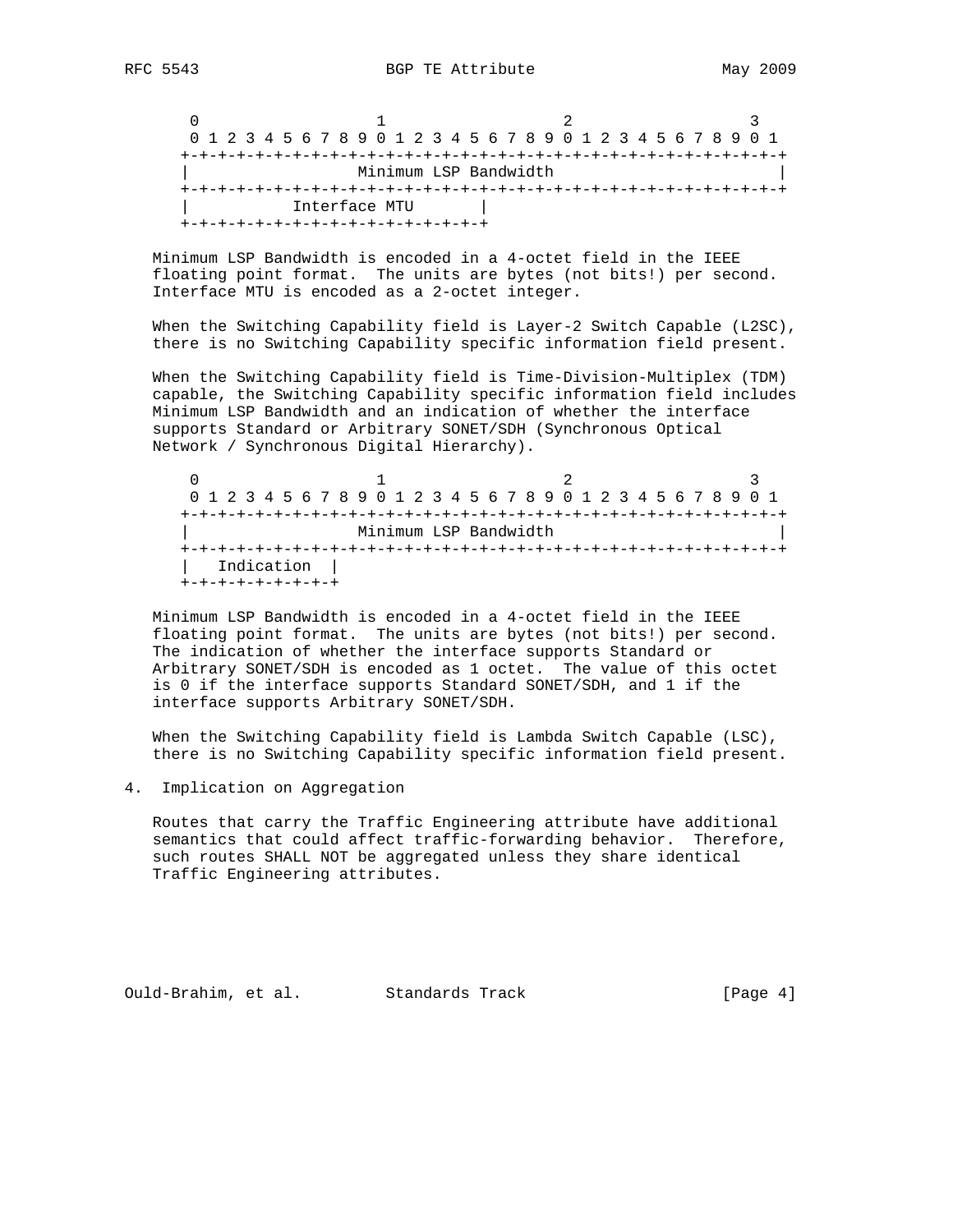Constructing the Traffic Engineering attribute when aggregating routes with identical Traffic Engineering attributes follows the procedure of [RFC4201].

5. Implication on Scalability

 The use of the Traffic Engineering attribute does not increase the number of routes, but may increase the number of BGP Update messages required to distribute the routes, depending on whether or not these routes share the same BGP Traffic Engineering attribute (see below).

 When the routes differ other than in the Traffic Engineering attribute (e.g., differ in the set of Route Targets and/or NEXT\_HOP), use of the Traffic Engineering attribute has no impact on the number of BGP Update messages required to carry the routes. There is also no impact when routes share all other attribute information and have an aggregated or identical Traffic Engineering attribute. When routes share all other attribute information and have different Traffic Engineering attributes, routes must be distributed in per-route BGP Update messages, rather than in a single message.

6. IANA Considerations

 This document defines a new BGP attribute, Traffic Engineering. This attribute is optional and non-transitive.

7. Security Considerations

 This extension to BGP does not change the underlying security issues currently inherent in BGP. BGP security considerations are discussed in RFC 4271.

8. Acknowledgements

 The authors would like to thank John Scudder and Jeffrey Haas for their review and comments.

- 9. References
- 9.1. Normative References
	- [IEEE] IEEE, "IEEE Standard for Binary Floating-Point Arithmetic", Standard 754-1985, 1985 (ISBN 1-5593-7653-8).
	- [RFC2119] Bradner, S., "Key words for use in RFCs to Indicate Requirement Levels", BCP 14, RFC 2119, March 1997.

Ould-Brahim, et al. Standards Track [Page 5]